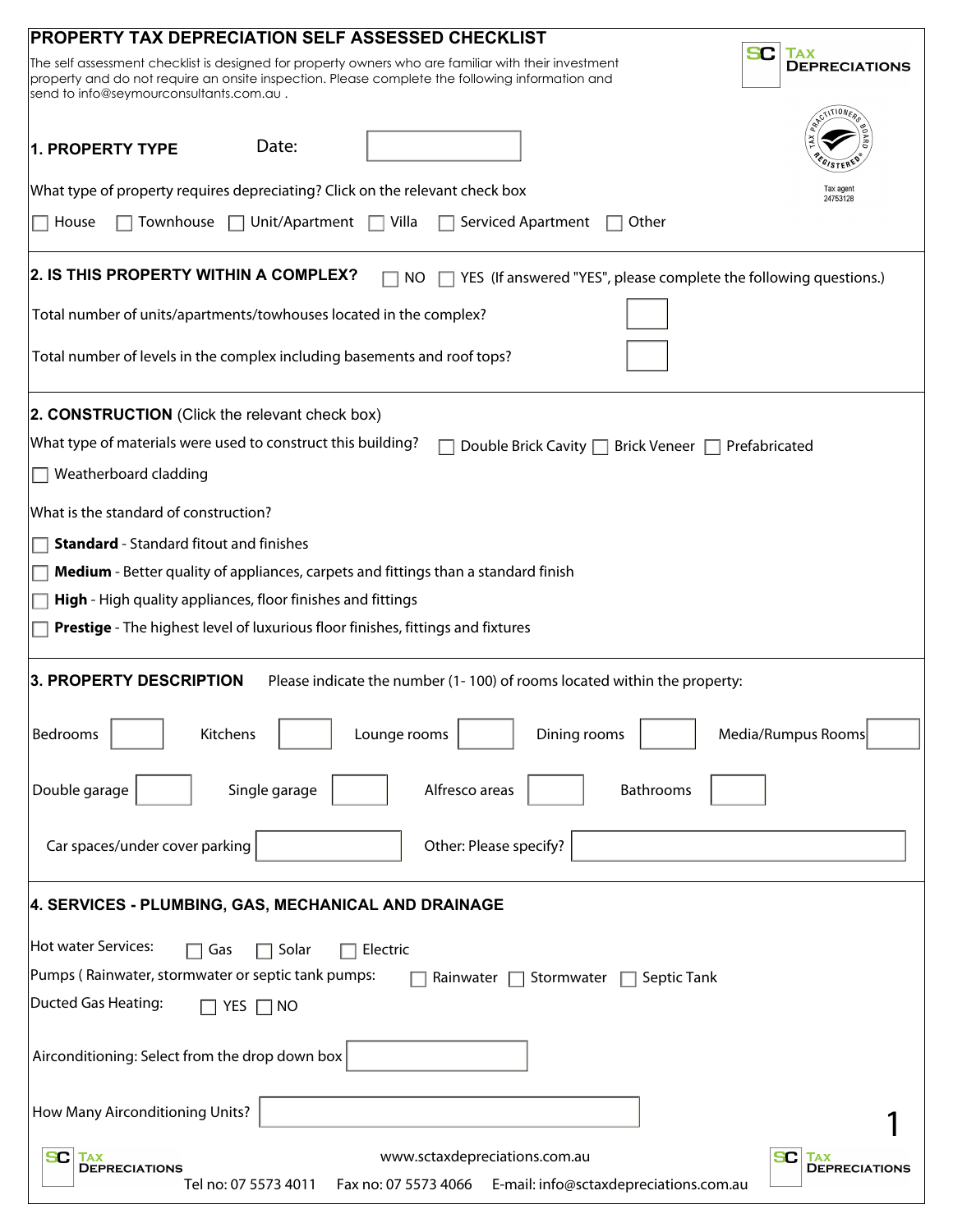| <b>5. SERVICES - FIRE</b>                                                                                                                                                                     |                                                         |  |
|-----------------------------------------------------------------------------------------------------------------------------------------------------------------------------------------------|---------------------------------------------------------|--|
| How Many Extinguishers?<br>Fire Extinguishers<br>YES $\Box$ NO<br>П                                                                                                                           | SC<br><b>TAX</b><br><b>DEPRECIATIONS</b>                |  |
| Fire Indicator Panel $\Box$<br>YES<br>$\Box$ NO<br>How Many Hose Reels?<br><b>Hose Reels</b><br>YES $\Box$<br><b>NO</b>                                                                       | $\sqrt{1110N_E}$                                        |  |
| How Many Smoke Alarms?<br>Smoke Alarms<br>YES $\Box$<br><b>NO</b>                                                                                                                             | Tax agent<br>24753128                                   |  |
| <b>Fire Blankets</b><br>YES  <br>$\sqcap$ NO<br>How Many Fire Blankets?                                                                                                                       |                                                         |  |
| <b>Hydrant Booster</b><br>YES $\Box$ NO                                                                                                                                                       |                                                         |  |
| Sprinkler system<br>YES $\Box$<br>  NO                                                                                                                                                        |                                                         |  |
| 5. SERVICES - ELECTRICAL                                                                                                                                                                      |                                                         |  |
| No. of ceiling fans?<br>Intercom system<br><b>YES</b>                                                                                                                                         | Alarm system<br><b>NO</b><br>YES<br><b>NO</b><br>$\Box$ |  |
| <b>CCTV</b> system<br>Ducted vacuum system<br><b>YES</b><br><b>NO</b>                                                                                                                         | <b>YES</b><br><b>NO</b>                                 |  |
| <b>6. KITCHEN APPLIANCES</b>                                                                                                                                                                  |                                                         |  |
| <b>Benchtop Type</b><br>Reconsituted Stone<br>$\Box$ Laminated<br>$\blacksquare$                                                                                                              | Timber<br>Granite<br>$\Box$                             |  |
| Dishwasher<br>Make/Model<br>YES<br><b>NO</b>                                                                                                                                                  |                                                         |  |
| Rangehood<br>Make/Model<br><b>YES</b><br><b>NO</b><br>$\blacksquare$                                                                                                                          |                                                         |  |
| Cupboards<br>Laminated<br><b>Two Pack</b><br>Stone<br>Stainless steel<br>Timber                                                                                                               |                                                         |  |
| Cooktop<br>Make/Model<br>$\Box$ NO<br>$\Box$ YES                                                                                                                                              |                                                         |  |
| Cooktop type<br>Gas $\Box$<br>Electric<br>$\Box$ Ceramic                                                                                                                                      |                                                         |  |
| <b>7a. BATHROOMS/EN SUITES</b>                                                                                                                                                                | 7b. LAUNDRY                                             |  |
| Spa Bath<br>$\sqsupset$ YES<br><b>NO</b>                                                                                                                                                      | <b>Washing Machine</b><br>YES<br><b>NO</b>              |  |
| <b>Shower Curtains</b><br>$\sqsupset$ Yes<br><b>NO</b>                                                                                                                                        | Dryer<br>YES<br><b>NO</b>                               |  |
| <b>Heated Towel Rails</b><br>$\sqsupset$ YES<br>$\sqcap$ NO                                                                                                                                   |                                                         |  |
| <b>Exhaust Fans</b><br>YES<br><b>NO</b>                                                                                                                                                       |                                                         |  |
| Other - Please specify                                                                                                                                                                        | Other - Please specify                                  |  |
| www.sctaxdepreciations.com.au<br><b>SC</b> TAX<br>DEPRECIATIONS<br>SC I<br><b>TAX</b><br>DEPRECIATIONS<br>Fax no: 07 5573 4066 E-mail: info@sctaxdepreciations.com.au<br>Tel no: 07 5573 4011 |                                                         |  |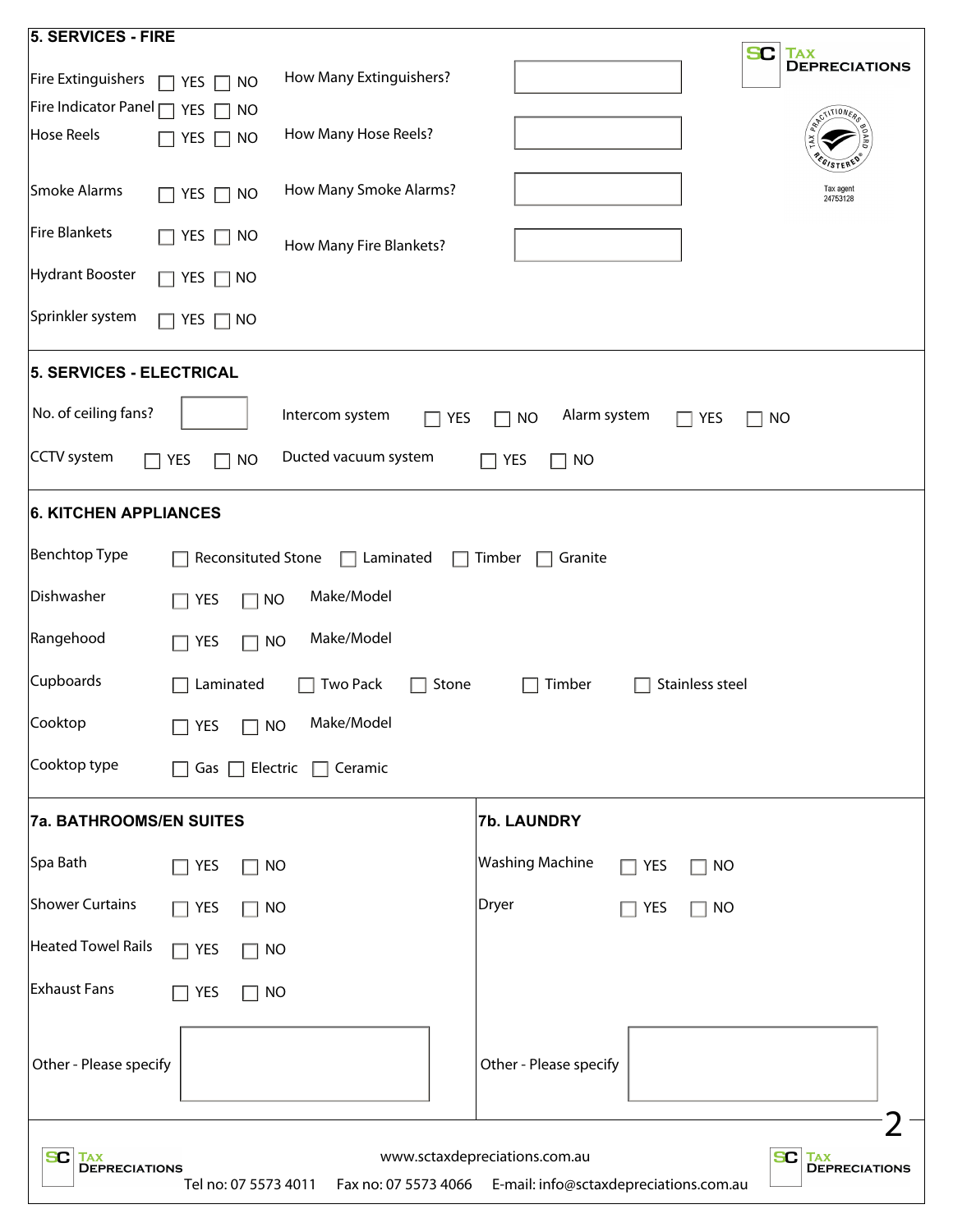| <b>SC</b><br><b>TAX</b><br><b>DEPRECIATIONS</b><br>Carpet<br>YES<br><b>NO</b><br>$\mathcal{L}$<br>Specify which rooms have Carpets:<br>Timber<br>Prefinished/Floating Timber Floors<br>$\Box$ Yes<br><b>NO</b><br>YES<br>NO<br>Tax agent<br>24753128<br>Specify which rooms have Timber:<br>Specify which rooms have<br>Prefinished/Floating Timber<br><b>Tiles</b><br><b>YES</b><br>Floors:<br><b>NO</b><br>$\blacksquare$<br>Specify which rooms have Tiles:<br>Vinyl<br><b>YES</b><br><b>NO</b><br>Specify which rooms have Vinyl:<br>9. WINDOW COVERING<br><b>Blinds</b><br>Curtains<br>$\Box$ YES<br>YES<br>What type of blinds?<br>Vertical Blinds - Fabric<br>Roller Blinds $\Box$<br><b>Timber Venetians</b><br>Shutters<br>$\Box$<br><b>Aluminium Venetians</b><br><b>Block-out Screens</b><br>Specify which rooms have blinds:<br>What type of curtains?<br>Laced<br>Custom made<br>Lined<br>Specify which rooms have curtains:<br><b>Additional Comments:</b><br>10. FACILITIES AND EQUIPMENT (STAND ALONE HOME OR COMMON PROPERTY STRATA TITLED)<br>Please indicate which of the following list of equipment for this investment property.<br><b>Swimming Pool</b><br><b>YES</b><br><b>NO</b><br>Is the pool heated?<br>If "YES" What type of heating?<br>Solar<br>Electrical<br>Gas<br>YES $\Box$ NO<br>$\Box$<br>Is there a pool cover?<br>YES $\Box$ NO<br>$\Box$<br>www.sctaxdepreciations.com.au<br><b>SC</b><br>SC<br><b>TAX</b><br><b>TAX</b><br><b>DEPRECIATIONS</b><br><b>DEPRECIATIONS</b><br>Fax no: 07 5573 4066 E-mail: info@sctaxdepreciations.com.au |                          |  |
|---------------------------------------------------------------------------------------------------------------------------------------------------------------------------------------------------------------------------------------------------------------------------------------------------------------------------------------------------------------------------------------------------------------------------------------------------------------------------------------------------------------------------------------------------------------------------------------------------------------------------------------------------------------------------------------------------------------------------------------------------------------------------------------------------------------------------------------------------------------------------------------------------------------------------------------------------------------------------------------------------------------------------------------------------------------------------------------------------------------------------------------------------------------------------------------------------------------------------------------------------------------------------------------------------------------------------------------------------------------------------------------------------------------------------------------------------------------------------------------------------------------------------------------------------------------------------------|--------------------------|--|
|                                                                                                                                                                                                                                                                                                                                                                                                                                                                                                                                                                                                                                                                                                                                                                                                                                                                                                                                                                                                                                                                                                                                                                                                                                                                                                                                                                                                                                                                                                                                                                                 | <b>8. FLOOR FINISHES</b> |  |
|                                                                                                                                                                                                                                                                                                                                                                                                                                                                                                                                                                                                                                                                                                                                                                                                                                                                                                                                                                                                                                                                                                                                                                                                                                                                                                                                                                                                                                                                                                                                                                                 |                          |  |
|                                                                                                                                                                                                                                                                                                                                                                                                                                                                                                                                                                                                                                                                                                                                                                                                                                                                                                                                                                                                                                                                                                                                                                                                                                                                                                                                                                                                                                                                                                                                                                                 |                          |  |
|                                                                                                                                                                                                                                                                                                                                                                                                                                                                                                                                                                                                                                                                                                                                                                                                                                                                                                                                                                                                                                                                                                                                                                                                                                                                                                                                                                                                                                                                                                                                                                                 |                          |  |
|                                                                                                                                                                                                                                                                                                                                                                                                                                                                                                                                                                                                                                                                                                                                                                                                                                                                                                                                                                                                                                                                                                                                                                                                                                                                                                                                                                                                                                                                                                                                                                                 |                          |  |
|                                                                                                                                                                                                                                                                                                                                                                                                                                                                                                                                                                                                                                                                                                                                                                                                                                                                                                                                                                                                                                                                                                                                                                                                                                                                                                                                                                                                                                                                                                                                                                                 |                          |  |
|                                                                                                                                                                                                                                                                                                                                                                                                                                                                                                                                                                                                                                                                                                                                                                                                                                                                                                                                                                                                                                                                                                                                                                                                                                                                                                                                                                                                                                                                                                                                                                                 |                          |  |
|                                                                                                                                                                                                                                                                                                                                                                                                                                                                                                                                                                                                                                                                                                                                                                                                                                                                                                                                                                                                                                                                                                                                                                                                                                                                                                                                                                                                                                                                                                                                                                                 |                          |  |
|                                                                                                                                                                                                                                                                                                                                                                                                                                                                                                                                                                                                                                                                                                                                                                                                                                                                                                                                                                                                                                                                                                                                                                                                                                                                                                                                                                                                                                                                                                                                                                                 |                          |  |
|                                                                                                                                                                                                                                                                                                                                                                                                                                                                                                                                                                                                                                                                                                                                                                                                                                                                                                                                                                                                                                                                                                                                                                                                                                                                                                                                                                                                                                                                                                                                                                                 |                          |  |
|                                                                                                                                                                                                                                                                                                                                                                                                                                                                                                                                                                                                                                                                                                                                                                                                                                                                                                                                                                                                                                                                                                                                                                                                                                                                                                                                                                                                                                                                                                                                                                                 |                          |  |
|                                                                                                                                                                                                                                                                                                                                                                                                                                                                                                                                                                                                                                                                                                                                                                                                                                                                                                                                                                                                                                                                                                                                                                                                                                                                                                                                                                                                                                                                                                                                                                                 |                          |  |
|                                                                                                                                                                                                                                                                                                                                                                                                                                                                                                                                                                                                                                                                                                                                                                                                                                                                                                                                                                                                                                                                                                                                                                                                                                                                                                                                                                                                                                                                                                                                                                                 |                          |  |
|                                                                                                                                                                                                                                                                                                                                                                                                                                                                                                                                                                                                                                                                                                                                                                                                                                                                                                                                                                                                                                                                                                                                                                                                                                                                                                                                                                                                                                                                                                                                                                                 |                          |  |
|                                                                                                                                                                                                                                                                                                                                                                                                                                                                                                                                                                                                                                                                                                                                                                                                                                                                                                                                                                                                                                                                                                                                                                                                                                                                                                                                                                                                                                                                                                                                                                                 |                          |  |
|                                                                                                                                                                                                                                                                                                                                                                                                                                                                                                                                                                                                                                                                                                                                                                                                                                                                                                                                                                                                                                                                                                                                                                                                                                                                                                                                                                                                                                                                                                                                                                                 |                          |  |
|                                                                                                                                                                                                                                                                                                                                                                                                                                                                                                                                                                                                                                                                                                                                                                                                                                                                                                                                                                                                                                                                                                                                                                                                                                                                                                                                                                                                                                                                                                                                                                                 |                          |  |
|                                                                                                                                                                                                                                                                                                                                                                                                                                                                                                                                                                                                                                                                                                                                                                                                                                                                                                                                                                                                                                                                                                                                                                                                                                                                                                                                                                                                                                                                                                                                                                                 |                          |  |
|                                                                                                                                                                                                                                                                                                                                                                                                                                                                                                                                                                                                                                                                                                                                                                                                                                                                                                                                                                                                                                                                                                                                                                                                                                                                                                                                                                                                                                                                                                                                                                                 |                          |  |
|                                                                                                                                                                                                                                                                                                                                                                                                                                                                                                                                                                                                                                                                                                                                                                                                                                                                                                                                                                                                                                                                                                                                                                                                                                                                                                                                                                                                                                                                                                                                                                                 |                          |  |
|                                                                                                                                                                                                                                                                                                                                                                                                                                                                                                                                                                                                                                                                                                                                                                                                                                                                                                                                                                                                                                                                                                                                                                                                                                                                                                                                                                                                                                                                                                                                                                                 | Tel no: 07 5573 4011     |  |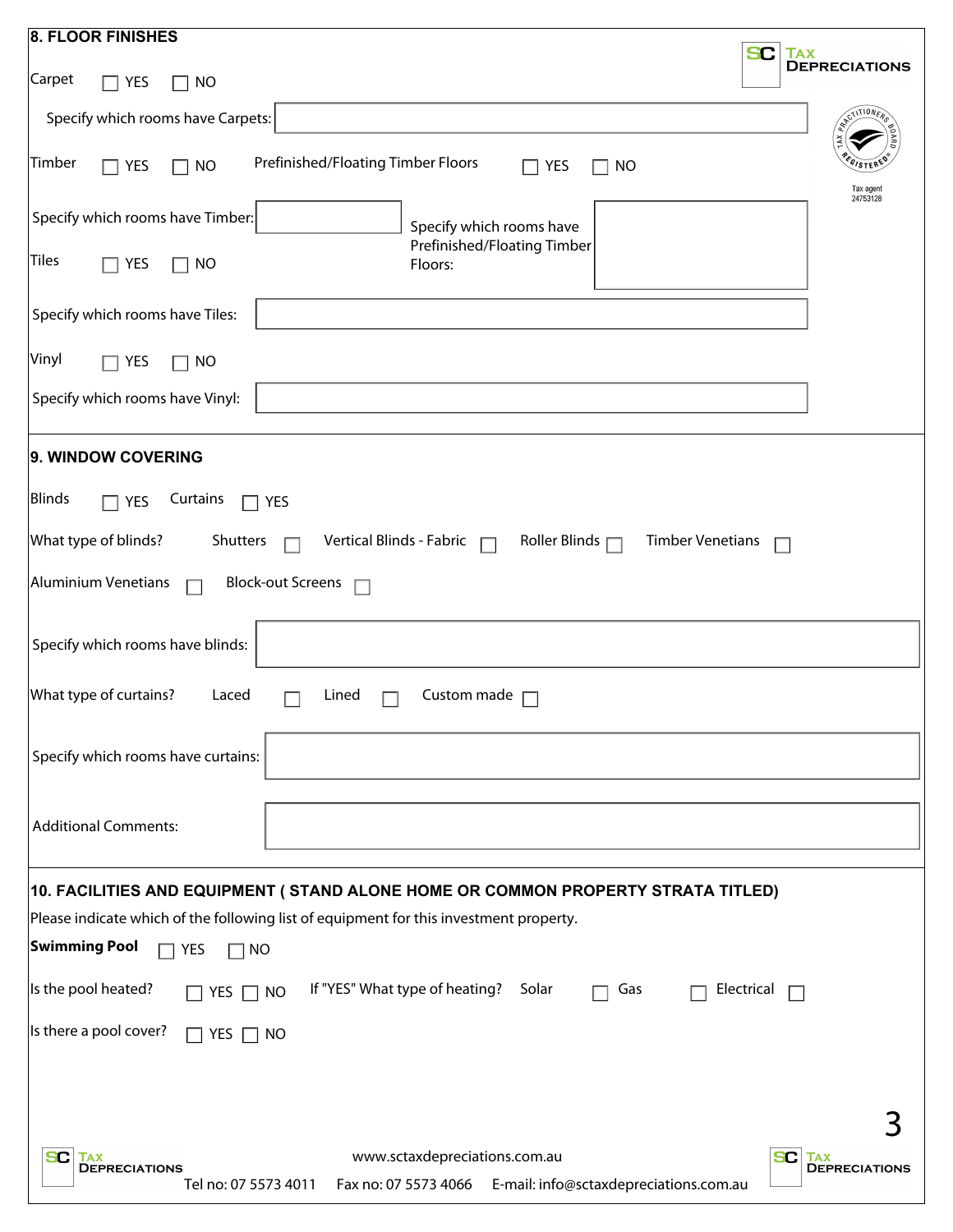| Spa Pool<br><b>Sauna</b><br><b>YES</b><br><b>NO</b><br><b>YES</b><br><b>NO</b><br><b>SC</b><br><b>TAX</b><br><b>DEPRECIATIONS</b><br>Alfresco/Pergola motorised louvers<br>YES<br>$\Box$ NO<br>П<br><b>Motorised Window Shutters</b><br><b>Solar Garden Lights</b><br><b>YES</b><br><b>NO</b><br>YES<br>$\Box$<br>$\Box$ No<br>Shed<br>YES $\Box$ NO<br>Size in M2:<br>Tax agent<br>24753128<br><b>Automatic Irrigation system</b><br>YES<br>NO<br>Motorised garage door<br>YES<br>$\Box$ No<br>How many doors?<br><b>Tennis Court</b><br>Artificial Grass □<br><b>Natural Grass</b><br>Concrete<br>Clay<br>YES $\Box$<br><b>NO</b><br>Other, please specify:<br>Installed BBQ facilities (May include preinstalled items such as BBQ, kitchenette, Fridge, Pizza Oven)<br>YES<br><b>NO</b><br>Specify items:<br>Any other items to be<br>mentioned:<br><b>Gym Equipment</b><br>If answered "YES" please indicate check the relevant item and the number located on the property<br>YES $\Gamma$<br><b>NO</b><br>Treadmills<br><b>Stepping Machines</b><br><b>Cross Trainer Machines</b><br><b>Bicycles</b><br><b>Rowing Machines</b><br>Free Standing Weight Machines<br>Lifts<br>YES.<br>NO<br>How many lifts?<br>Garbage chute<br><b>Common property driveways</b><br>YES<br><b>NO</b><br>$\Box$ YES $\Box$ NO<br>Approx. size m2?<br><b>11. FURNISHINGS</b><br>Did you supply any furniture for your investment property?<br>YES<br>NO<br>Examples include removable items such as beds, microwave, cutlery, crockery, lounge suites etc etc. NOTE:<br>Furniture includes items that are supplied by the landlord, are removeable and do not form part of the building.<br>List furniture items below or attach an inventory list when sending this form. E.g: Beds \$1600, Microwave \$180, Lounges suite \$4200<br>www.sctaxdepreciations.com.au<br>SC<br>SC.<br><b>TAX</b><br>TAX<br><b>DEPRECIATIONS</b><br><b>DEPRECIATIONS</b><br>E-mail: info@sctaxdepreciations.com.au<br>Tel no: 07 5573 4011<br>Fax no: 07 5573 4066 |  |
|------------------------------------------------------------------------------------------------------------------------------------------------------------------------------------------------------------------------------------------------------------------------------------------------------------------------------------------------------------------------------------------------------------------------------------------------------------------------------------------------------------------------------------------------------------------------------------------------------------------------------------------------------------------------------------------------------------------------------------------------------------------------------------------------------------------------------------------------------------------------------------------------------------------------------------------------------------------------------------------------------------------------------------------------------------------------------------------------------------------------------------------------------------------------------------------------------------------------------------------------------------------------------------------------------------------------------------------------------------------------------------------------------------------------------------------------------------------------------------------------------------------------------------------------------------------------------------------------------------------------------------------------------------------------------------------------------------------------------------------------------------------------------------------------------------------------------------------------------------------------------------------------------------------------------------------------------------------------------------------------------------------------------------|--|
|                                                                                                                                                                                                                                                                                                                                                                                                                                                                                                                                                                                                                                                                                                                                                                                                                                                                                                                                                                                                                                                                                                                                                                                                                                                                                                                                                                                                                                                                                                                                                                                                                                                                                                                                                                                                                                                                                                                                                                                                                                    |  |
|                                                                                                                                                                                                                                                                                                                                                                                                                                                                                                                                                                                                                                                                                                                                                                                                                                                                                                                                                                                                                                                                                                                                                                                                                                                                                                                                                                                                                                                                                                                                                                                                                                                                                                                                                                                                                                                                                                                                                                                                                                    |  |
|                                                                                                                                                                                                                                                                                                                                                                                                                                                                                                                                                                                                                                                                                                                                                                                                                                                                                                                                                                                                                                                                                                                                                                                                                                                                                                                                                                                                                                                                                                                                                                                                                                                                                                                                                                                                                                                                                                                                                                                                                                    |  |
|                                                                                                                                                                                                                                                                                                                                                                                                                                                                                                                                                                                                                                                                                                                                                                                                                                                                                                                                                                                                                                                                                                                                                                                                                                                                                                                                                                                                                                                                                                                                                                                                                                                                                                                                                                                                                                                                                                                                                                                                                                    |  |
|                                                                                                                                                                                                                                                                                                                                                                                                                                                                                                                                                                                                                                                                                                                                                                                                                                                                                                                                                                                                                                                                                                                                                                                                                                                                                                                                                                                                                                                                                                                                                                                                                                                                                                                                                                                                                                                                                                                                                                                                                                    |  |
|                                                                                                                                                                                                                                                                                                                                                                                                                                                                                                                                                                                                                                                                                                                                                                                                                                                                                                                                                                                                                                                                                                                                                                                                                                                                                                                                                                                                                                                                                                                                                                                                                                                                                                                                                                                                                                                                                                                                                                                                                                    |  |
|                                                                                                                                                                                                                                                                                                                                                                                                                                                                                                                                                                                                                                                                                                                                                                                                                                                                                                                                                                                                                                                                                                                                                                                                                                                                                                                                                                                                                                                                                                                                                                                                                                                                                                                                                                                                                                                                                                                                                                                                                                    |  |
|                                                                                                                                                                                                                                                                                                                                                                                                                                                                                                                                                                                                                                                                                                                                                                                                                                                                                                                                                                                                                                                                                                                                                                                                                                                                                                                                                                                                                                                                                                                                                                                                                                                                                                                                                                                                                                                                                                                                                                                                                                    |  |
|                                                                                                                                                                                                                                                                                                                                                                                                                                                                                                                                                                                                                                                                                                                                                                                                                                                                                                                                                                                                                                                                                                                                                                                                                                                                                                                                                                                                                                                                                                                                                                                                                                                                                                                                                                                                                                                                                                                                                                                                                                    |  |
|                                                                                                                                                                                                                                                                                                                                                                                                                                                                                                                                                                                                                                                                                                                                                                                                                                                                                                                                                                                                                                                                                                                                                                                                                                                                                                                                                                                                                                                                                                                                                                                                                                                                                                                                                                                                                                                                                                                                                                                                                                    |  |
|                                                                                                                                                                                                                                                                                                                                                                                                                                                                                                                                                                                                                                                                                                                                                                                                                                                                                                                                                                                                                                                                                                                                                                                                                                                                                                                                                                                                                                                                                                                                                                                                                                                                                                                                                                                                                                                                                                                                                                                                                                    |  |
|                                                                                                                                                                                                                                                                                                                                                                                                                                                                                                                                                                                                                                                                                                                                                                                                                                                                                                                                                                                                                                                                                                                                                                                                                                                                                                                                                                                                                                                                                                                                                                                                                                                                                                                                                                                                                                                                                                                                                                                                                                    |  |
|                                                                                                                                                                                                                                                                                                                                                                                                                                                                                                                                                                                                                                                                                                                                                                                                                                                                                                                                                                                                                                                                                                                                                                                                                                                                                                                                                                                                                                                                                                                                                                                                                                                                                                                                                                                                                                                                                                                                                                                                                                    |  |
|                                                                                                                                                                                                                                                                                                                                                                                                                                                                                                                                                                                                                                                                                                                                                                                                                                                                                                                                                                                                                                                                                                                                                                                                                                                                                                                                                                                                                                                                                                                                                                                                                                                                                                                                                                                                                                                                                                                                                                                                                                    |  |
|                                                                                                                                                                                                                                                                                                                                                                                                                                                                                                                                                                                                                                                                                                                                                                                                                                                                                                                                                                                                                                                                                                                                                                                                                                                                                                                                                                                                                                                                                                                                                                                                                                                                                                                                                                                                                                                                                                                                                                                                                                    |  |
|                                                                                                                                                                                                                                                                                                                                                                                                                                                                                                                                                                                                                                                                                                                                                                                                                                                                                                                                                                                                                                                                                                                                                                                                                                                                                                                                                                                                                                                                                                                                                                                                                                                                                                                                                                                                                                                                                                                                                                                                                                    |  |
|                                                                                                                                                                                                                                                                                                                                                                                                                                                                                                                                                                                                                                                                                                                                                                                                                                                                                                                                                                                                                                                                                                                                                                                                                                                                                                                                                                                                                                                                                                                                                                                                                                                                                                                                                                                                                                                                                                                                                                                                                                    |  |
|                                                                                                                                                                                                                                                                                                                                                                                                                                                                                                                                                                                                                                                                                                                                                                                                                                                                                                                                                                                                                                                                                                                                                                                                                                                                                                                                                                                                                                                                                                                                                                                                                                                                                                                                                                                                                                                                                                                                                                                                                                    |  |
|                                                                                                                                                                                                                                                                                                                                                                                                                                                                                                                                                                                                                                                                                                                                                                                                                                                                                                                                                                                                                                                                                                                                                                                                                                                                                                                                                                                                                                                                                                                                                                                                                                                                                                                                                                                                                                                                                                                                                                                                                                    |  |
|                                                                                                                                                                                                                                                                                                                                                                                                                                                                                                                                                                                                                                                                                                                                                                                                                                                                                                                                                                                                                                                                                                                                                                                                                                                                                                                                                                                                                                                                                                                                                                                                                                                                                                                                                                                                                                                                                                                                                                                                                                    |  |
|                                                                                                                                                                                                                                                                                                                                                                                                                                                                                                                                                                                                                                                                                                                                                                                                                                                                                                                                                                                                                                                                                                                                                                                                                                                                                                                                                                                                                                                                                                                                                                                                                                                                                                                                                                                                                                                                                                                                                                                                                                    |  |
|                                                                                                                                                                                                                                                                                                                                                                                                                                                                                                                                                                                                                                                                                                                                                                                                                                                                                                                                                                                                                                                                                                                                                                                                                                                                                                                                                                                                                                                                                                                                                                                                                                                                                                                                                                                                                                                                                                                                                                                                                                    |  |
|                                                                                                                                                                                                                                                                                                                                                                                                                                                                                                                                                                                                                                                                                                                                                                                                                                                                                                                                                                                                                                                                                                                                                                                                                                                                                                                                                                                                                                                                                                                                                                                                                                                                                                                                                                                                                                                                                                                                                                                                                                    |  |
|                                                                                                                                                                                                                                                                                                                                                                                                                                                                                                                                                                                                                                                                                                                                                                                                                                                                                                                                                                                                                                                                                                                                                                                                                                                                                                                                                                                                                                                                                                                                                                                                                                                                                                                                                                                                                                                                                                                                                                                                                                    |  |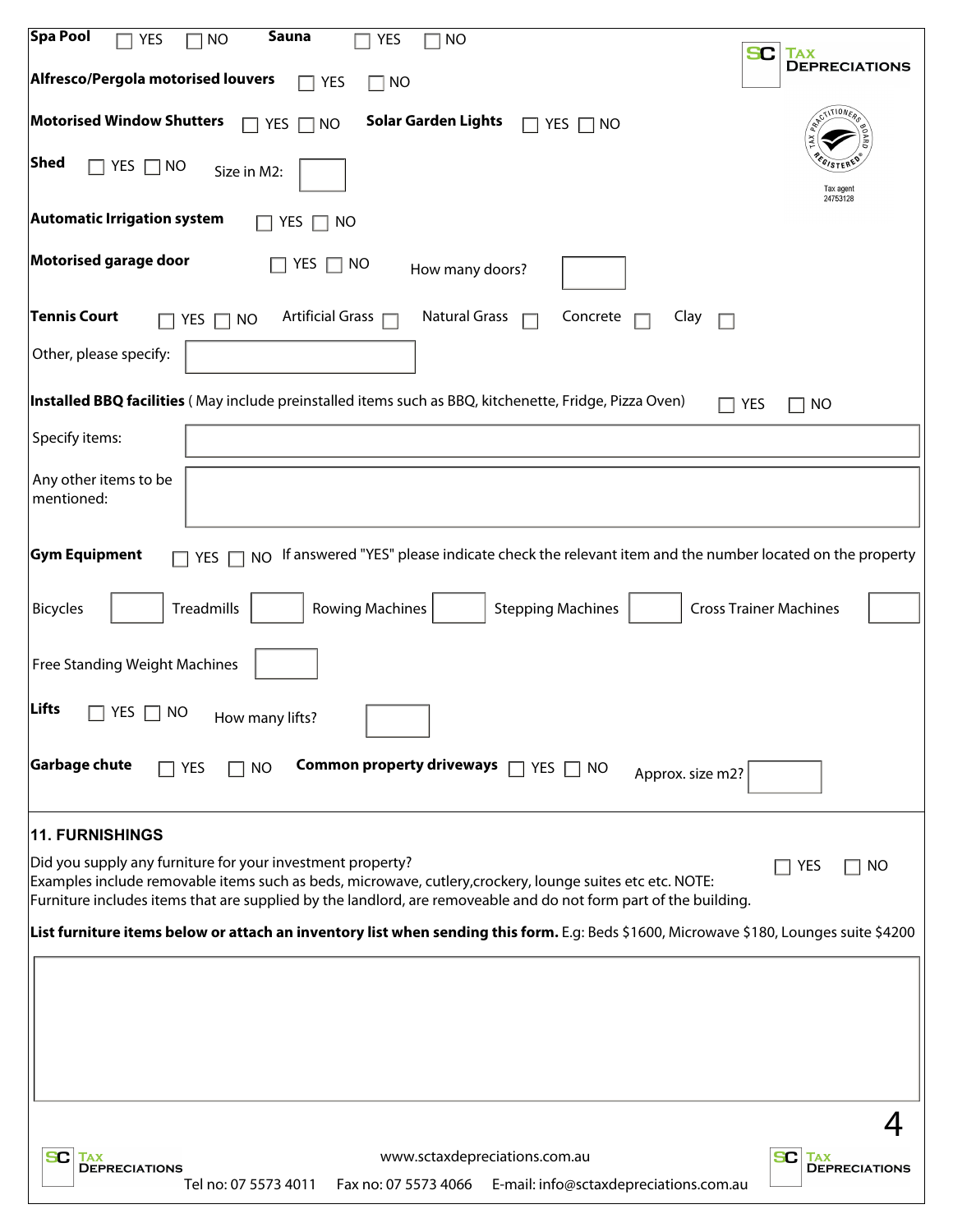| <b>12. RENOVATIONS</b>                   |                                                                                                                                                                                                                                                                                                                                                                         |                                                                                                                                                 |                                                 |
|------------------------------------------|-------------------------------------------------------------------------------------------------------------------------------------------------------------------------------------------------------------------------------------------------------------------------------------------------------------------------------------------------------------------------|-------------------------------------------------------------------------------------------------------------------------------------------------|-------------------------------------------------|
| fittings 2014 \$1400                     | Any work carried out after 18 July 1985 (residential property) and 20 July 1982<br>(non-residential property) will be eligible to claim the capital works allowance<br>as well as any plant and equipment deductions. List the renovations below, examples may<br>include items such as new carpets - July 2013 \$1700 or Repainted Unit -July 2007 \$4000 or New light |                                                                                                                                                 | <b>SC</b><br><b>TAX</b><br><b>DEPRECIATIONS</b> |
|                                          |                                                                                                                                                                                                                                                                                                                                                                         |                                                                                                                                                 | Tax agent<br>24753128                           |
|                                          | 13. PROPERTY AND OWNER DETAILS                                                                                                                                                                                                                                                                                                                                          |                                                                                                                                                 |                                                 |
| Owner Name and Surname:                  |                                                                                                                                                                                                                                                                                                                                                                         |                                                                                                                                                 |                                                 |
| Comp/Trust/Owner:                        |                                                                                                                                                                                                                                                                                                                                                                         |                                                                                                                                                 |                                                 |
|                                          | Owners Address: (Not the address of the property):                                                                                                                                                                                                                                                                                                                      |                                                                                                                                                 |                                                 |
| Property Address:                        |                                                                                                                                                                                                                                                                                                                                                                         |                                                                                                                                                 |                                                 |
| Phone:                                   |                                                                                                                                                                                                                                                                                                                                                                         | E-mail:                                                                                                                                         |                                                 |
| Purchase Price:                          |                                                                                                                                                                                                                                                                                                                                                                         | Settlement Date:                                                                                                                                |                                                 |
| <b>Contract Exchange Date:</b>           |                                                                                                                                                                                                                                                                                                                                                                         | Construction Date(Age of property):                                                                                                             |                                                 |
| <b>Construction Cost:</b>                |                                                                                                                                                                                                                                                                                                                                                                         | Lease Availability Date:                                                                                                                        |                                                 |
| Legal Costs For This Purchase?           |                                                                                                                                                                                                                                                                                                                                                                         |                                                                                                                                                 |                                                 |
| Stamp Duty Costs for This Purchase?      |                                                                                                                                                                                                                                                                                                                                                                         |                                                                                                                                                 |                                                 |
|                                          | A copy of the strata plan(if applicable) is attached with this form?                                                                                                                                                                                                                                                                                                    | YES<br><b>NO</b>                                                                                                                                |                                                 |
|                                          | A copy of the floor plan is attached with this form?                                                                                                                                                                                                                                                                                                                    | YES<br><b>NO</b>                                                                                                                                |                                                 |
| Invoice.                                 |                                                                                                                                                                                                                                                                                                                                                                         | Please note to ensure the accuracy of the report, we will require a copy of the plans, otherwise these will be purchased and added to the final |                                                 |
|                                          |                                                                                                                                                                                                                                                                                                                                                                         |                                                                                                                                                 |                                                 |
| SC<br><b>TAX</b><br><b>DEPRECIATIONS</b> | Tel no: 07 5573 4011                                                                                                                                                                                                                                                                                                                                                    | www.sctaxdepreciations.com.au<br>Fax no: 07 5573 4066 E-mail: info@sctaxdepreciations.com.au                                                    | SC.<br><b>TAX</b><br><b>DEPRECIATIONS</b>       |